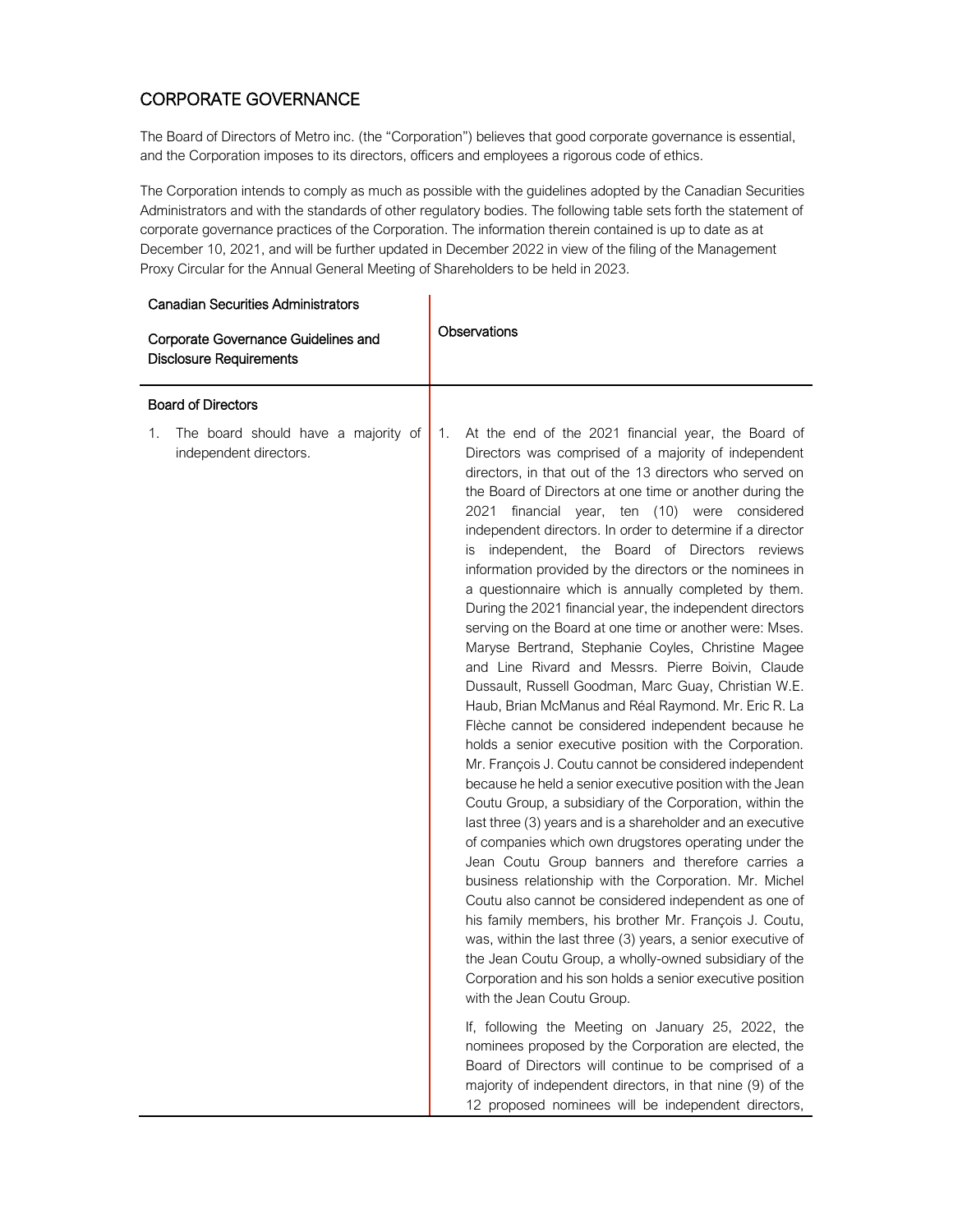|    |                                                                                                                                                                 |    | namely the following director nominees: Mses. Lori-Ann<br>Beausoleil, Maryse Bertrand, Stephanie Coyles and<br>Christine Magee and Messrs. Pierre Boivin, Russell<br>Goodman, Marc Guay, Christian W.E. Haub and Brian<br>McManus.                                                                                                                                                                                                                                                                                                                                                                                                                                                                                                                                                                                                                                                                                                                                                                                                                                                                                                                                                                                                                                    |
|----|-----------------------------------------------------------------------------------------------------------------------------------------------------------------|----|-----------------------------------------------------------------------------------------------------------------------------------------------------------------------------------------------------------------------------------------------------------------------------------------------------------------------------------------------------------------------------------------------------------------------------------------------------------------------------------------------------------------------------------------------------------------------------------------------------------------------------------------------------------------------------------------------------------------------------------------------------------------------------------------------------------------------------------------------------------------------------------------------------------------------------------------------------------------------------------------------------------------------------------------------------------------------------------------------------------------------------------------------------------------------------------------------------------------------------------------------------------------------|
| 2. | If a director is presently a director of any<br>other reporting issuer, identify both the<br>director and the other issuer.                                     | 2. | The information pertaining to the directors who serve on<br>the board of another reporting issuer which can be found<br>in the "Governance/Board of Directors" section of the<br>www.corpo.metro.ca Website (the "Corporate Website").<br>The Board of Directors has adopted a policy limiting the<br>number of directorships of its directors to a maximum of<br>four (4) public companies, including the Corporation. In<br>addition, no more than two (2) directors of the<br>Corporation shall hold a director seat at the same board<br>of another public company at the same time. Therefore,<br>the Governance and Corporate Responsibility Committee<br>(the "Governance Committee") of the Corporation takes<br>into consideration the external directorships of potential<br>director nominees and does not propose a slate of<br>directors for election by shareholders if the election of<br>those directors would result in more than two (2)<br>simultaneous situations where two (2) directors hold a<br>director seat at the same board of another public<br>company. A director of the Corporation must obtain the<br>prior approval of the Governance Committee before<br>submitting his or her candidacy as director of another<br>public company. |
| 3. | The chair of the board should be an<br>independent director.                                                                                                    | 3. | The role and responsibilities of the Chair of the Board of<br>Directors are described in the mandate of the Chair of the<br>Board of Directors, the text of which can be found in the<br>"Governance" section of the Corporate Website. Mr.<br>Pierre Boivin, Chair of the Board of Directors, is an<br>independent director.                                                                                                                                                                                                                                                                                                                                                                                                                                                                                                                                                                                                                                                                                                                                                                                                                                                                                                                                         |
| 4. | The independent directors should hold<br>regularly scheduled meetings at which<br>non-independent directors and members<br>of management are not in attendance. | 4. | A meeting of the directors without management present,<br>chaired by the Chair of the Board, takes place at the end<br>of each regular meeting of the Board of Directors.                                                                                                                                                                                                                                                                                                                                                                                                                                                                                                                                                                                                                                                                                                                                                                                                                                                                                                                                                                                                                                                                                             |
|    | <b>Board Mandate</b>                                                                                                                                            |    |                                                                                                                                                                                                                                                                                                                                                                                                                                                                                                                                                                                                                                                                                                                                                                                                                                                                                                                                                                                                                                                                                                                                                                                                                                                                       |
| 5. | board should adopt a written<br>The<br>which<br>mandate<br>it<br>explicitly<br>in<br>responsibility<br>acknowledges<br>for<br>the<br>stewardship of the issuer. | 5. | The Board of Directors has adopted a mandate in which<br>it acknowledges its stewardship responsibility. The text of<br>said mandate can be found in the "Governance" section<br>of the Corporate Website. Every year, the Governance<br>Committee reviews the mandate of the Board of Directors<br>to determine if it requires updating, and in such case,<br>makes the recommendations to this effect to the Board of<br>Directors.                                                                                                                                                                                                                                                                                                                                                                                                                                                                                                                                                                                                                                                                                                                                                                                                                                 |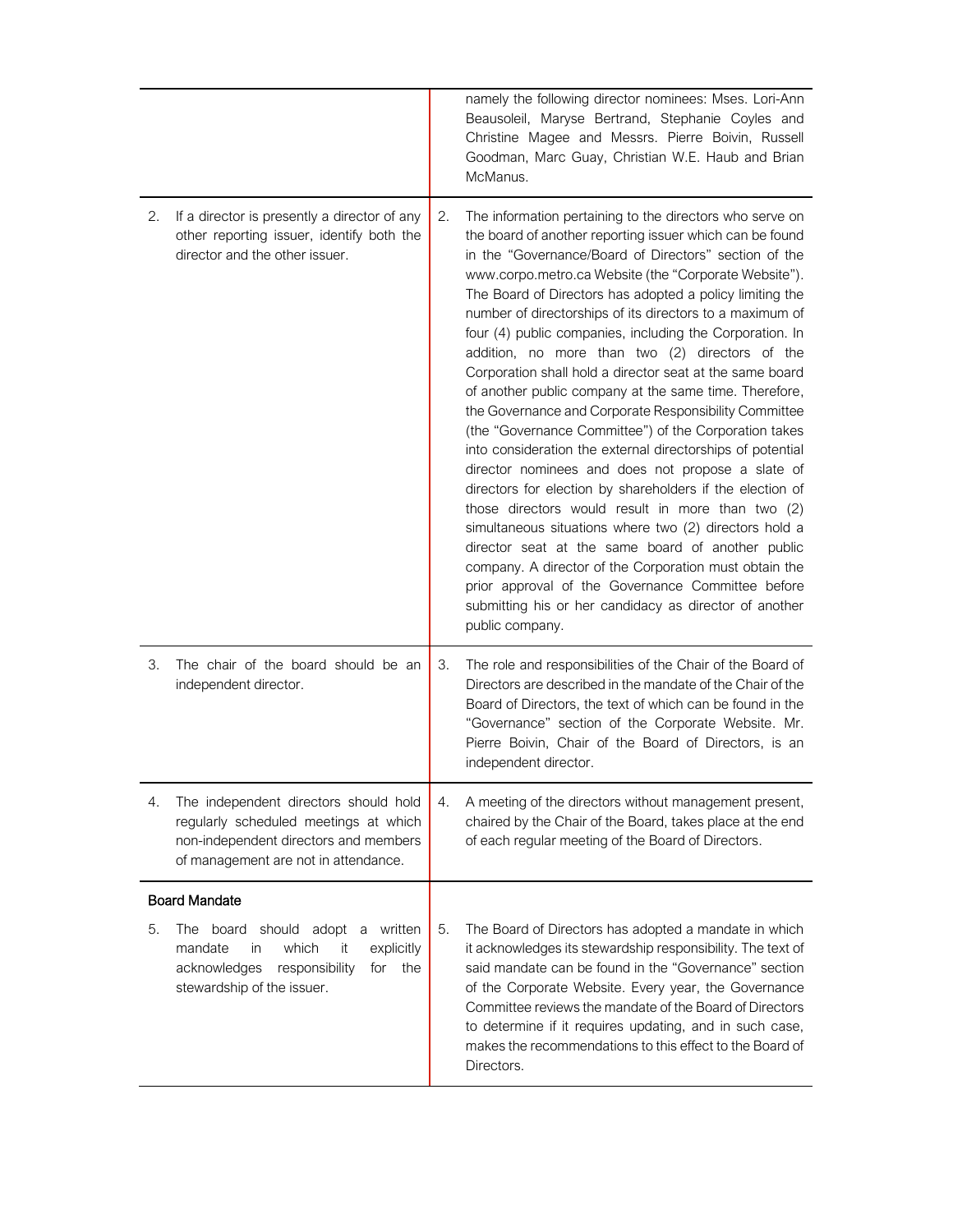## Position descriptions

6. The board should develop clear position descriptions for the chair of the board and the chair of each board committee. In addition, the board should develop a clear position description for the president and CEO. The board should also develop or approve the goals and objectives that the president and CEO must meet.

- Orientation and continuing education
- 7. The board should ensure that all new directors receive a comprehensive orientation. All new directors should understand the nature and operation of the issuer's business. The board should provide continuing education opportunities for all directors.

6. The Board of Directors has adopted a written mandate for the position of Chair of the Board of Directors, the text of which can be found in the "Governance" section of the Corporate Website. The Board of Directors has also adopted a mandate for the position of Chair of each Board committee, the text of which can be found in the "Governance/Committee" section of the Corporate Website.

The mandate of the President and Chief Executive Officer is described in the Corporation's By-Laws. The President and Chief Executive Officer reports to the Board of Directors and his responsibilities include: i) directing and managing all of the Corporation's business, subject however to the powers vested exclusively to the Board of Directors or its shareholders; ii) without limiting the generality of the foregoing, establishing the objectives, action plans, policies and strategies of the Corporation and its subsidiaries and, with the approval of the Board of Directors, implementing same; and iii) performing all other tasks which may be assigned to him from time to time by the Board of Directors of the Corporation.

At the beginning of each financial year, the President and Chief Executive Officer's objectives are approved by the Board of Directors, upon recommendation of the Human Resources Committee.

7. There is a training and orientation program intended for new members of the Board of Directors. Pursuant to this program, new directors are provided with reports on the Corporation's business operations and internal affairs. New directors meet with the Chair of the Board of Directors and the President and Chief Executive Officer to discuss the operations of the Corporation and the Corporation's expectations towards each director. The Chair of the Board of Directors also informs new directors about the Corporation's corporate governance practices and, in particular, the role of the Board of Directors, its committees and each director. This program also allows new directors to meet with the committee chairs, to visit the Corporation's distribution centers, food stores and pharmacies and to meet key management team members. Once this training and orientation program is completed, the Chair of the Governance Committee checks in with the new directors to ensure they feel adequately prepared to carry on their duty as directors of the Corporation.

The Corporation acknowledges that a board of directors' good performance stems from directors who are well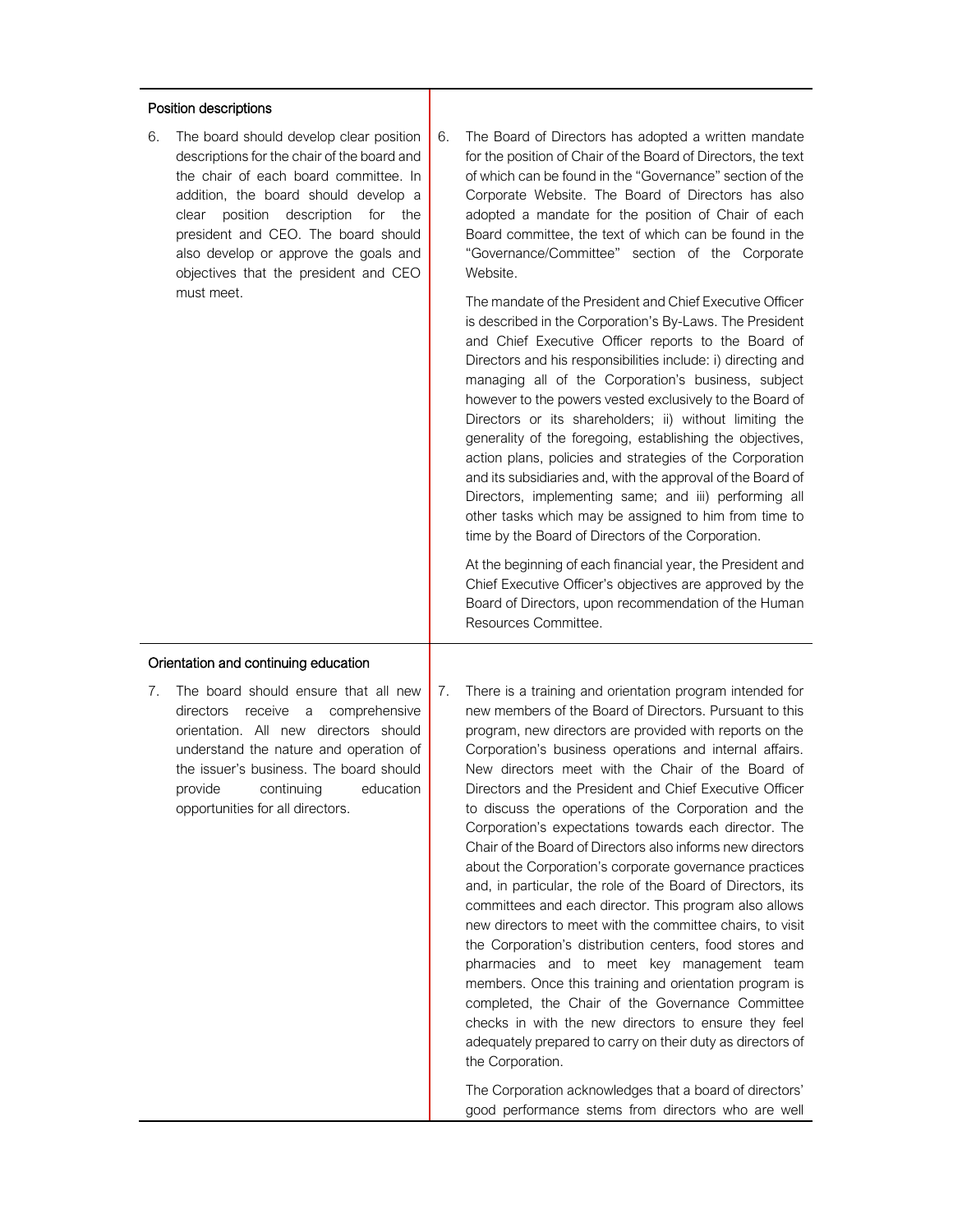informed. As such, the Corporation provides each director with a handbook that contains relevant documentation and information about the Corporation, including the Information Policy and the Directors' Code of Ethics.

|                                                                                                                                                                        | At each meeting of the Board of Directors, the directors<br>have the opportunity to hear presentations given by<br>executive officers on various topics regarding the<br>Corporation's operations. The directors also take part,<br>periodically, in organized visits of the Corporation's<br>facilities, including distribution centers as well as its retail<br>network. The Governance Committee reviews and<br>suggests matters upon which information sessions for<br>Board members would be appropriate. Board members<br>also have the opportunity to share their interest in that<br>regard. This year, directors received educational and<br>informational briefings on various operational, financial<br>topics<br>including<br>retail<br>and<br>strategic<br>innovation,<br>marketing, real estate, customer loyalty and the COVID-<br>19 pandemic.                                             |
|------------------------------------------------------------------------------------------------------------------------------------------------------------------------|------------------------------------------------------------------------------------------------------------------------------------------------------------------------------------------------------------------------------------------------------------------------------------------------------------------------------------------------------------------------------------------------------------------------------------------------------------------------------------------------------------------------------------------------------------------------------------------------------------------------------------------------------------------------------------------------------------------------------------------------------------------------------------------------------------------------------------------------------------------------------------------------------------|
|                                                                                                                                                                        | In addition, two (2) formal educational sessions took<br>place and focused on consumer preferences and needs,<br>and the state of the Canadian food retail market, which<br>allowed Board members to keep themselves up to date<br>on these fast-changing aspects of the business. All of the<br>directors attended these sessions.                                                                                                                                                                                                                                                                                                                                                                                                                                                                                                                                                                        |
|                                                                                                                                                                        | These briefings and sessions were presented by internal<br>speakers and renowned experts in the applicable fields.                                                                                                                                                                                                                                                                                                                                                                                                                                                                                                                                                                                                                                                                                                                                                                                         |
|                                                                                                                                                                        | Board members and executives also attended a strategic<br>planning session which took place this year.                                                                                                                                                                                                                                                                                                                                                                                                                                                                                                                                                                                                                                                                                                                                                                                                     |
|                                                                                                                                                                        | The Corporation ensures that all directors are members<br>of the Institute of Corporate Directors (ICD) and pays<br>their ICD membership fees.                                                                                                                                                                                                                                                                                                                                                                                                                                                                                                                                                                                                                                                                                                                                                             |
| <b>Business Ethics</b>                                                                                                                                                 |                                                                                                                                                                                                                                                                                                                                                                                                                                                                                                                                                                                                                                                                                                                                                                                                                                                                                                            |
| 8.<br>The board should adopt a written code of<br>business conduct and ethics. The code<br>should be applicable to directors, officers<br>and employees of the issuer. | 8.<br>The Board of Directors has adopted a code of ethics for<br>directors (the "Directors' Code of Ethics") and a Code of<br>Conduct for executives and employees. These codes are<br>available<br>SEDAR<br>(sedar.com)<br>and<br>the<br>on<br>on<br>website<br>Corporation's<br>corporate<br>(corpo.metro.ca).<br>These codes address the elements recommended in<br>Policy Statement 58-201 of Corporate Governance<br>Guidelines of the Canadian Securities Administrators<br>("Policy Statement 58-201"). These codes also have<br>provisions prohibiting employees and directors of the<br>Corporation from short selling, directly or indirectly, the<br>Corporation's securities or Options or trading in put or<br>call options, as well as provisions providing for the<br>clawback of executives' compensation (for further details<br>on these provisions, please refer to the "Summary of the |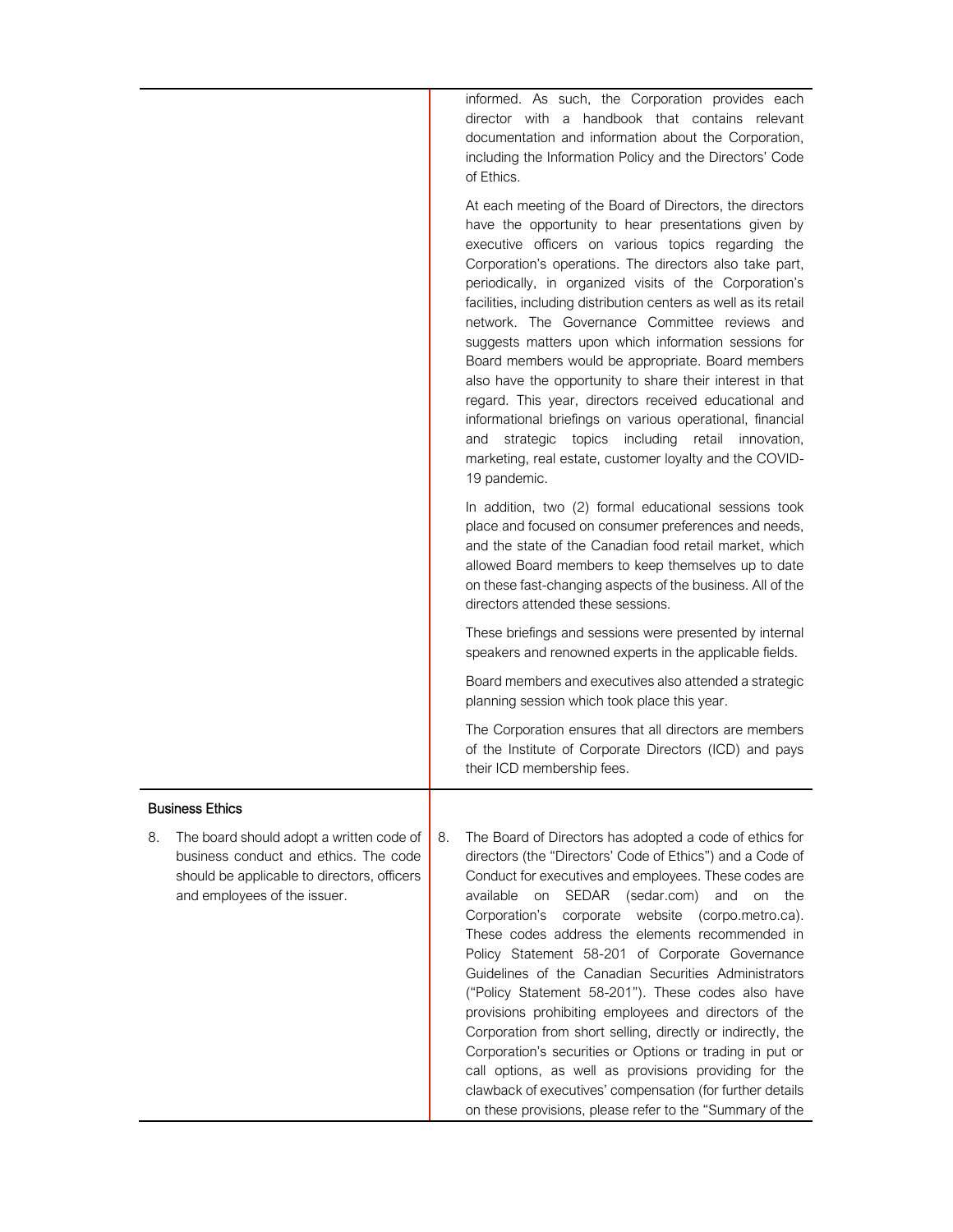|    |                                                                                                                                                                                                                                                                             | Corporation's compensation policies and practices and<br>associated risks" section on page Erreur ! Signet non<br>défini. of the Management Proxy Circular which has been<br>prepared and filed in view of the 2022 Annual General<br>Meeting of Shareholders (the "Circular") and copy of<br>which can be found in the "Investor Relations/Annual<br>General Meeting" section of the Corporate Website). The<br>Board has also adopted a "Director Resignation Policy"<br>which requires a director to offer his or her resignation to<br>the Chair of the Board of Directors, same being subject<br>to the approval of the Board of Directors, in the event<br>that: i) such director no longer meets the legal<br>requirements or those set forth by the Board of Directors;<br>ii) there is a material change in the director's function,<br>employment or assignment; or iii) such director has<br>breached or noted a potential breach to the Directors'<br>Code of Ethics.                                                                                                                 |  |
|----|-----------------------------------------------------------------------------------------------------------------------------------------------------------------------------------------------------------------------------------------------------------------------------|---------------------------------------------------------------------------------------------------------------------------------------------------------------------------------------------------------------------------------------------------------------------------------------------------------------------------------------------------------------------------------------------------------------------------------------------------------------------------------------------------------------------------------------------------------------------------------------------------------------------------------------------------------------------------------------------------------------------------------------------------------------------------------------------------------------------------------------------------------------------------------------------------------------------------------------------------------------------------------------------------------------------------------------------------------------------------------------------------|--|
| 9. | The board should be responsible for<br>monitoring compliance with the code of<br>ethics. Any waivers from the code that<br>are granted for the benefit of the issuer's<br>directors or executive officers should be<br>granted by the board (or a board<br>committee) only. | 9.<br>The<br>Committee<br>Governance<br>is responsible<br>for<br>overseeing compliance with the Directors' Code of<br>Ethics. This committee is also responsible for reviewing<br>the Directors' Code of Ethics to make sure that it is up to<br>date and that it covers all regulatory requirements and<br>corporate governance matters. The Human Resources<br>Committee is responsible for overseeing compliance with<br>the Code of Conduct applicable to senior executives and<br>employees of the Corporation. The Corporation's Vice-<br>President, Human Resources, makes recommendations<br>to the Human Resources Committee whenever the<br>Corporation's<br>senior<br>management<br>that<br>deems<br>amendments need to be made to the Code of Conduct.<br>Furthermore, every year, or otherwise when needed, she<br>reports to the Human Resources Committee on any non-<br>compliance with the Code of Conduct by senior<br>executives of the Corporation. No waivers have been<br>sought for directors or senior executives and there are no<br>breaches to report in this respect. |  |
|    | 10. The board must ensure that directors<br>exercise<br>independent<br>judgment<br>in<br>considering transactions and agreements<br>in which a director or executive officer<br>has a material interest.                                                                    | 10. The Directors' Code of Ethics provides a definition of a<br>conflict of interest that includes a non-exhaustive list of<br>situations, real or apparent, where directors may be<br>inclined to favour their interests over the interests of the<br>Corporation, or where their loyalty or judgement may be<br>affected. Directors must report to the Chair of the Board<br>and to the Chair of the Governance Committee any real<br>or apprehended situation that could give rise to a conflict<br>of interest as soon as they become aware of the situation.<br>The Governance Committee shall review any situation<br>involving a conflict of interest or situation that could give<br>rise to a conflict of interest and make recommendations<br>to the Board. If a member of the Governance Committee<br>is involved in the situation potentially giving rise to a<br>conflict of interest, such member must be excluded from                                                                                                                                                             |  |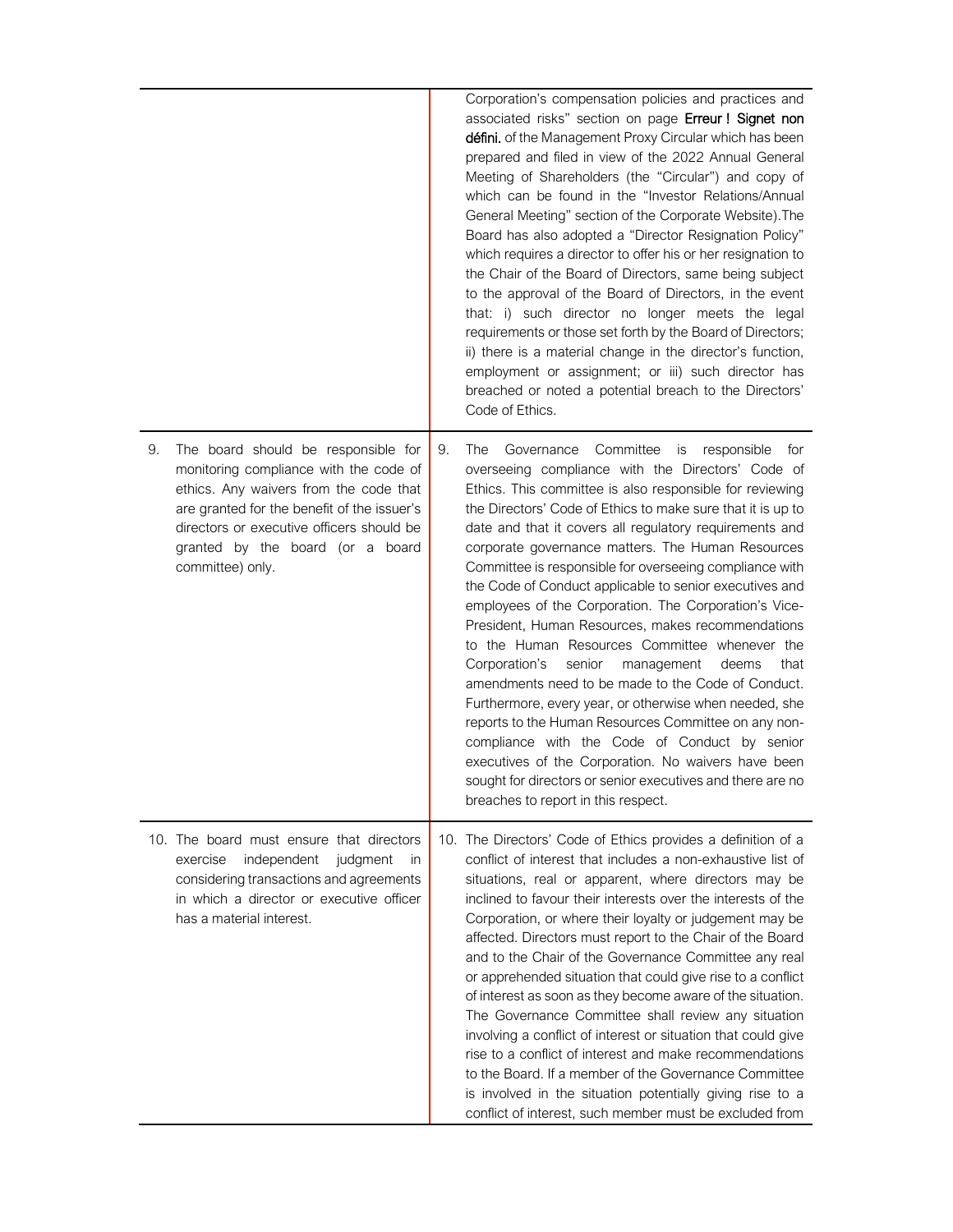|                                                                                                     | the Governance Committee's proceedings and the<br>discussions relating to the matter. In addition, the Code<br>of conduct specifies, among other things, that executives<br>and employees must avoid situations of conflict of<br>interests. Moreover, the Code of conduct specifies that:<br>"Employees shall avoid situations where they may<br>become involved, directly or indirectly, in a business<br>similar to, or in competition with, METRO's or in any entity<br>that does or seeks to do business with METRO". Every<br>year, the directors and senior executives of the<br>Corporation must declare all conflicts of interest in a<br>questionnaire,<br>and must furthermore<br>notify<br>the<br>Corporation of any subsequent change in their situation.<br>The Corporation's Vice-President, General Counsel and<br>Corporate<br>Secretary,<br>reviews<br>the<br>directors'<br>questionnaires and reports back to the Governance<br>Committee about all actual or potential breaches of the<br>Directors' Code of Ethics regarding conflicts of interest.<br>The Corporation's Vice-President, Human Resources,<br>executes the same duties with respect to actual or<br>potential conflicts of interest of any senior executives by<br>informing, whenever necessary, the Human Resources<br>Committee. |
|-----------------------------------------------------------------------------------------------------|-------------------------------------------------------------------------------------------------------------------------------------------------------------------------------------------------------------------------------------------------------------------------------------------------------------------------------------------------------------------------------------------------------------------------------------------------------------------------------------------------------------------------------------------------------------------------------------------------------------------------------------------------------------------------------------------------------------------------------------------------------------------------------------------------------------------------------------------------------------------------------------------------------------------------------------------------------------------------------------------------------------------------------------------------------------------------------------------------------------------------------------------------------------------------------------------------------------------------------------------------------------------------------------------------------------------------|
| 11. The board must take steps to encourage<br>and promote a culture of ethical business<br>conduct. | 11. The rules of conduct applicable to employees found in the<br>Code of Conduct specify, among other things, that all<br>executives and employees must act with care, honesty,<br>diligence, efficiency, commitment, loyalty and fidelity in<br>order to ensure that the Corporation maintains a<br>reputation of quality, dependability and integrity. The<br>Code of Conduct also requires that employees perform<br>their duties in the best interest of the Corporation and its<br>shareholders while respecting human rights and the law.<br>In addition, not only does the Code of Conduct requires<br>employees to avoid all conflicts of interest throughout<br>their work but it also requires them not to accept gifts<br>unless same qualifies as a business practice defined in<br>the Code of Conduct.                                                                                                                                                                                                                                                                                                                                                                                                                                                                                                    |
|                                                                                                     | When hired, all employees must sign a form pursuant to<br>which they acknowledge having read the Code of<br>Conduct and undertake to comply with same. They must<br>also sign a disclosure of private interests form, which is<br>updated on a regular basis.                                                                                                                                                                                                                                                                                                                                                                                                                                                                                                                                                                                                                                                                                                                                                                                                                                                                                                                                                                                                                                                           |
|                                                                                                     | All new candidates to the position of director receive a<br>copy of the Directors' Code of Ethics, acknowledge in<br>writing that they have read and understood said Code of<br>Ethics and undertake to respect same. The list of<br>competencies and expectations of directors provides that<br>the directors of the Corporation must act with integrity<br>and respect the highest ethical and fiduciary standards.                                                                                                                                                                                                                                                                                                                                                                                                                                                                                                                                                                                                                                                                                                                                                                                                                                                                                                   |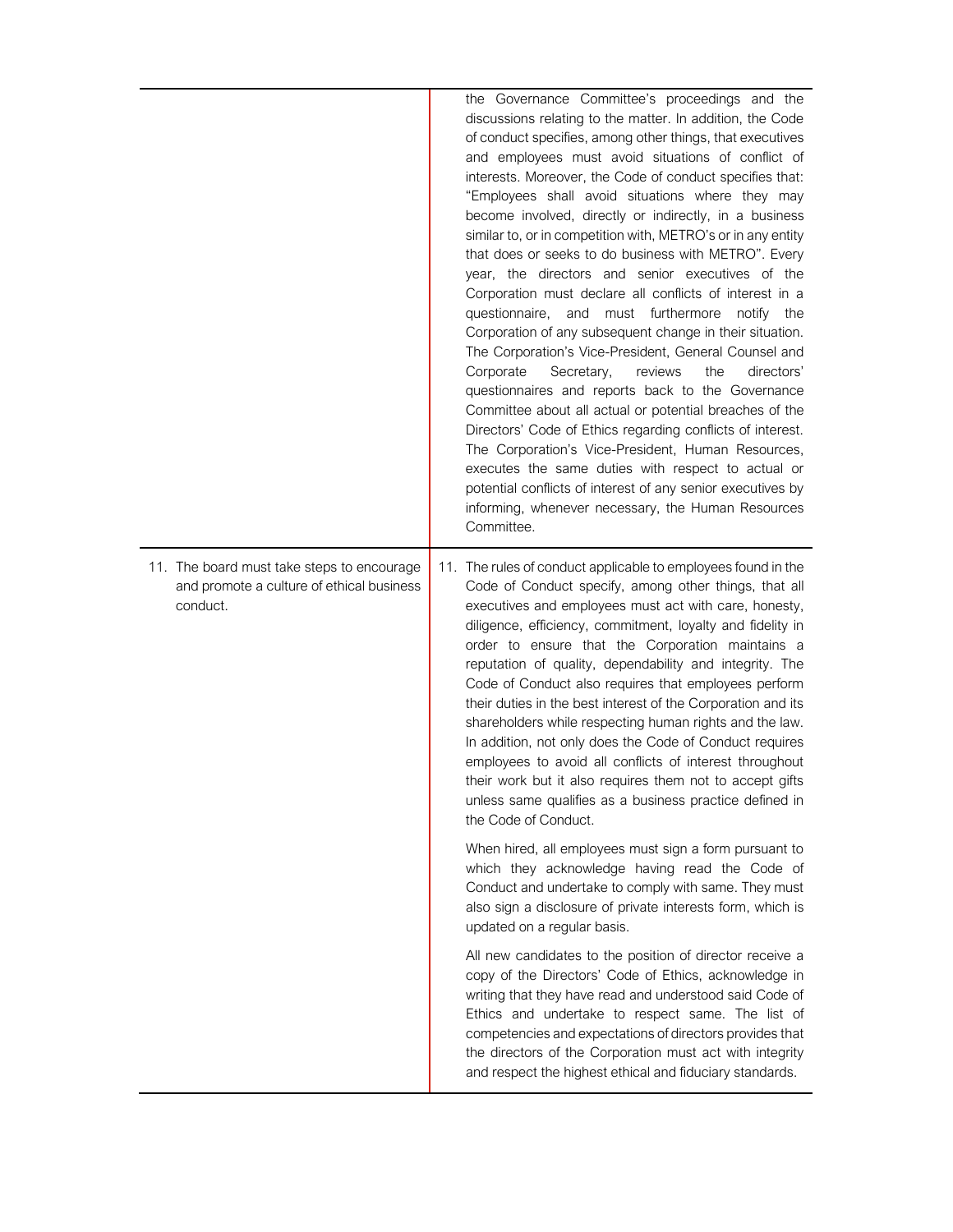| Nomination of Directors                                                                                                                                                                                                                                                                                                                                                                                                                                                     |                                                                                                                                                                                                                                                                                                                                                                                                                                                                                                                                                                                                                                                                                                                                                                                                                                                      |
|-----------------------------------------------------------------------------------------------------------------------------------------------------------------------------------------------------------------------------------------------------------------------------------------------------------------------------------------------------------------------------------------------------------------------------------------------------------------------------|------------------------------------------------------------------------------------------------------------------------------------------------------------------------------------------------------------------------------------------------------------------------------------------------------------------------------------------------------------------------------------------------------------------------------------------------------------------------------------------------------------------------------------------------------------------------------------------------------------------------------------------------------------------------------------------------------------------------------------------------------------------------------------------------------------------------------------------------------|
| 12. The board should appoint a nominating<br>committee<br>composed<br>entirely<br>Οf<br>independent directors.                                                                                                                                                                                                                                                                                                                                                              | 12. The<br>Governance<br>Committee<br>responsible<br><i>is</i><br>tor<br>succession planning of the Board of Directors and<br>recommending nominees to the Board of Directors for the<br>position of directors of the Corporation. The Governance<br>Committee is comprised of five (5) directors, all of whom<br>are independent.                                                                                                                                                                                                                                                                                                                                                                                                                                                                                                                   |
| 13. The nominating committee should have a<br>written charter that clearly establishes the<br>committee's purpose, responsibilities,<br>qualifications,<br>member<br>member<br>appointment and removal, structure,<br>operations and manner of reporting to the<br>board. In addition, the nominating<br>committee should be given authority to<br>engage and compensate any outside<br>advisor that it determines to be necessary<br>to permit it to carry out its duties. | 13. The Board of Directors has adopted a mandate for the<br>Governance Committee as well as an administrative<br>resolution governing the procedure of all committees.<br>The Governance Committee, pursuant to these<br>all<br>$\circ$ of<br>documents,<br>carries<br>the<br>responsibilities<br>recommended in Policy Statement 58-201, and its<br>mandate further provides that it has the authority to retain<br>the services of an external advisor, if need be. Every year,<br>the Governance Committee reviews its mandate to<br>determine if it requires updating and in such case, makes<br>recommendations to this effect to the Board of Directors.<br>For further details, the text of the Governance<br>Committee's<br>mandate<br>the<br>can<br>be<br>found<br>in.<br>"Governance/Committees" section of the Corporate<br>Website.      |
| 14. Prior to<br>nominating<br>appointing<br>or<br>individuals as directors, the board should<br>adopt a process involving the following<br>steps: consider what competencies and<br>skills the board, as a whole, should<br>possess and assess what competencies<br>skills<br>existing<br>director<br>and<br>each<br>possesses.                                                                                                                                             | 14. The Board of Directors has established and adopted the<br>"List of competencies and expectations of Directors", the<br>Οf<br>which<br>is<br>be<br>found<br>the<br>text<br>can<br>in<br>"Governance/directors' Skills" section of the Corporate<br>Website. In addition, the Governance Committee has also<br>established a skills and experience matrix of the directors<br>currently serving on the Board of Directors. This matrix<br>showing the skills and experience of the nominees for the<br>positions of director can be found on page Erreur ! Signet<br>non défini. of this Circular. The Governance Committee<br>ensures that the choice of nominees takes into account<br>the competencies, experience and skills that the Board of<br>Directors should overall possess, and reports back to the<br>Board of Directors accordingly. |
| 15. The board should also consider the<br>appropriate size of the board, with a view<br>to facilitating effective decision-making<br>by the board.                                                                                                                                                                                                                                                                                                                          | 15. The Board of Directors examines its size on a yearly<br>basis. Regarding the upcoming year, the Board of<br>Directors has concluded that it would remain efficient<br>with 12 members. The Board of Directors considers that<br>its composition allows a diversity of point of views without<br>hindering its efficiency.                                                                                                                                                                                                                                                                                                                                                                                                                                                                                                                        |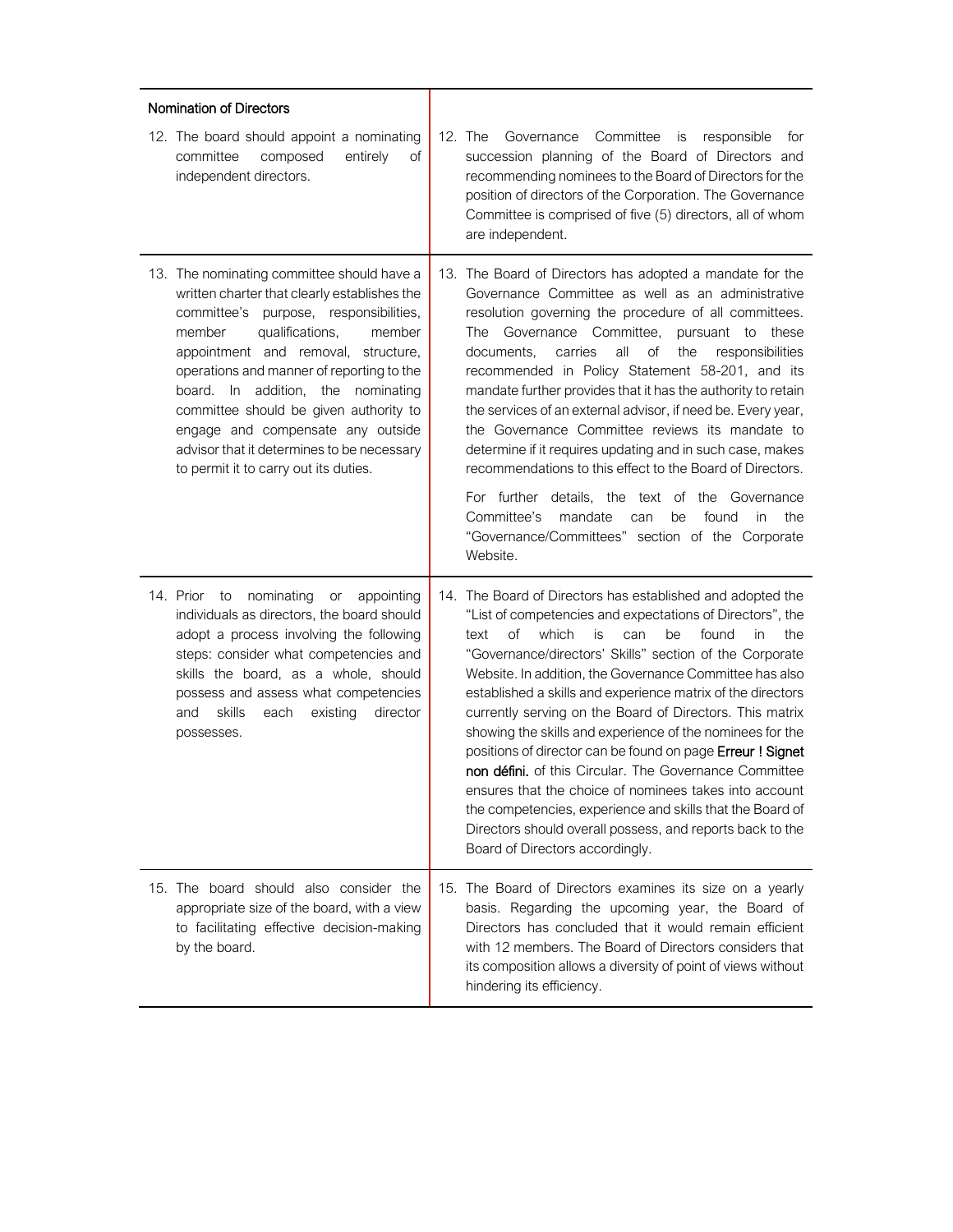- 16. The nominating committee should be responsible for identifying individuals qualified to become new board members and recommending to the board the new director nominees for the next annual meeting of shareholders.
- 16. The Board of Directors recognizes the importance of ensuring proper succession planning for its directors.

Both the Chair of the Board and the Governance Committee are in charge of Board succession planning. The Governance Committee reviews the experience and expertise needs of the Board on an annual basis. The Chairs of the Board and the Governance Committee review annually the retirement dates of all directors according to the Board Retirement Policy to ensure succession is planned accordingly both at the Board and at the Committee levels.

The Governance Committee establishes processes for Board succession planning, including the use of the services of recruitment specialists who identify possible director candidates for vacancies on the Board. These recruitment specialists can focus on particular skills and profile, including diversity, identified by the Governance Committee.

The Governance Committee reviews the competence, experience and skills of each of the nominees for the position of director and recommends to the Board of Directors the nominees who best meet the required profile at the time of nomination.

The Chair of the Board and the Chair of the Governance Committee meet with potential director nominees together to discuss their interest and the contributions they could bring to the Board of Directors. The Chairs of the Audit and Human Resources Committees also meet with the potential director nominees. After these first meetings, if found suitable, potential director nominees will meet with the President and Chief Executive Officer of the Corporation. These discussions are reported to the Governance Committee which decides whether to recommend or not the potential director nominee.

The Governance Committee and the Chair of the Board make their recommendations to the Board of Directors which then chooses a nominee while taking into account, among other things, the list of competencies and expectations of directors that can be found in the "Governance/directors' Skills" section of the Corporate Website. The Board of Directors also takes into consideration the profiles of each director already serving on the Board of Directors, the needs of the Board in certain expertise, and aims to foster diversity, particularly in terms of competence, experience, skills, geographical representation and personal attributes, including gender diversity.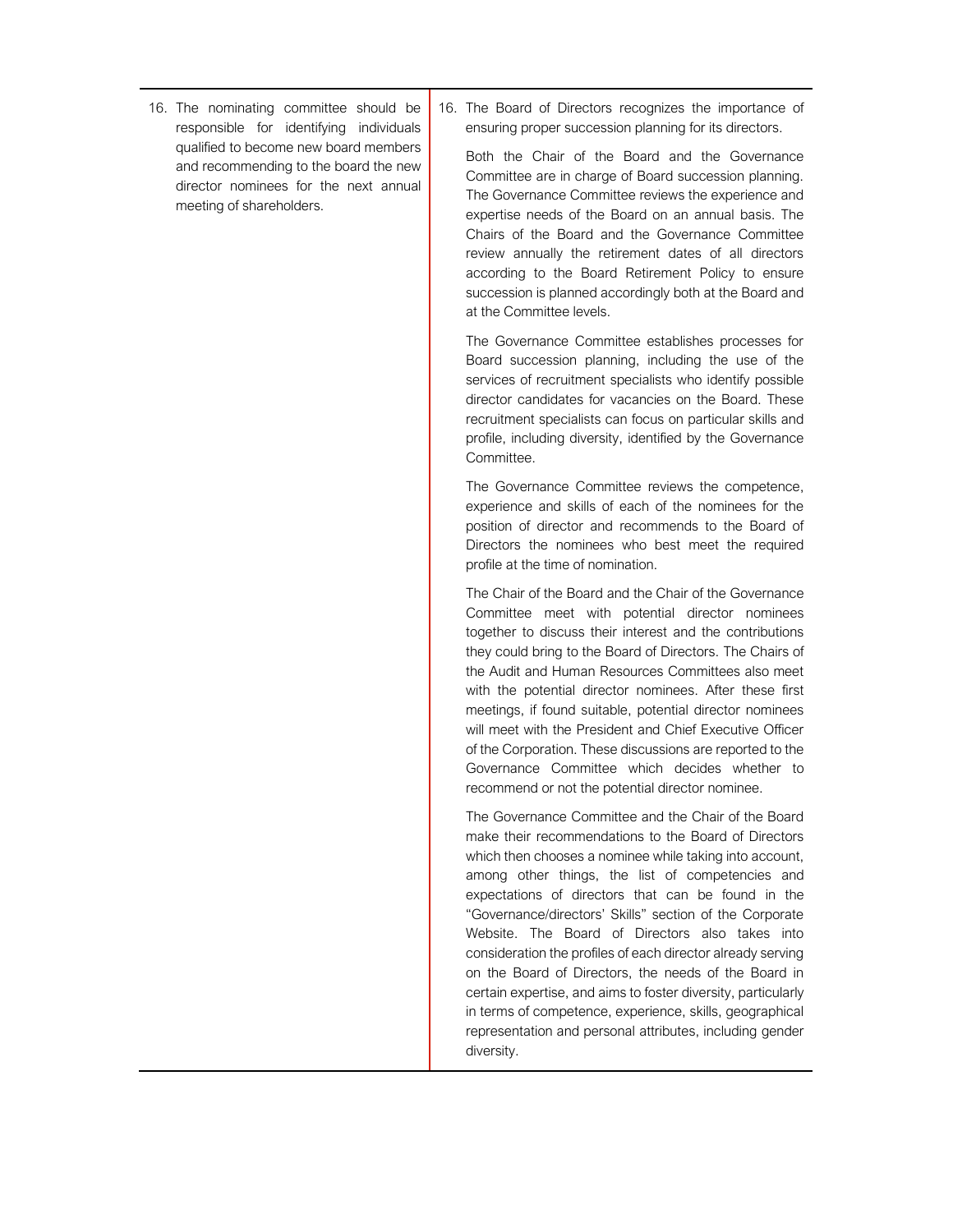| 17. In making its recommendations, the<br>nominating committee should consider<br>the competencies and skills that the<br>board considers to be necessary for the<br>board, as a whole, to possess and those<br>that the board considers each existing<br>director and new nominee to possess.                                                                                                                                                                                                                                                                                                                                                                                         | 17. The Governance Committee ensures that the Board of<br>Directors possesses all the required competencies,<br>experience and skills. It also ensures that all nominees for<br>of<br>director<br>all<br>the<br>position<br>possess<br>required<br>competencies, experience and skills to complete the<br>Board's team and carry out the Board's mandate<br>efficiently.                                                                                                                                                                                                                                                                                                                                                                                                                                                                                                    |
|----------------------------------------------------------------------------------------------------------------------------------------------------------------------------------------------------------------------------------------------------------------------------------------------------------------------------------------------------------------------------------------------------------------------------------------------------------------------------------------------------------------------------------------------------------------------------------------------------------------------------------------------------------------------------------------|-----------------------------------------------------------------------------------------------------------------------------------------------------------------------------------------------------------------------------------------------------------------------------------------------------------------------------------------------------------------------------------------------------------------------------------------------------------------------------------------------------------------------------------------------------------------------------------------------------------------------------------------------------------------------------------------------------------------------------------------------------------------------------------------------------------------------------------------------------------------------------|
| Compensation                                                                                                                                                                                                                                                                                                                                                                                                                                                                                                                                                                                                                                                                           |                                                                                                                                                                                                                                                                                                                                                                                                                                                                                                                                                                                                                                                                                                                                                                                                                                                                             |
| 18. The<br>board<br>should<br>appoint<br>a<br>compensation<br>committee<br>composed<br>entirely of independent directors.                                                                                                                                                                                                                                                                                                                                                                                                                                                                                                                                                              | 18. The Human Resources Committee is comprised of five<br>(5) directors, all of whom are independent.                                                                                                                                                                                                                                                                                                                                                                                                                                                                                                                                                                                                                                                                                                                                                                       |
| 19. The compensation committee should<br>have a written charter that establishes<br>the committee's purpose, responsibilities,<br>member<br>qualifications,<br>member<br>appointment and removal, structure,<br>operations and the manner of reporting to<br>the board. In addition, the compensation<br>committee should be given authority to<br>engage and compensate any outside<br>advisor that it determines to be necessary<br>to permit it to carry out its duties.                                                                                                                                                                                                            | 19. The Board of Directors has adopted a mandate for the<br>Committee<br>Resources<br>well<br>Human<br>as<br>as<br>an<br>administrative resolution governing the procedure of all<br>Human<br>committees.<br>The<br>Resources Committee.<br>pursuant to these documents, carries all of the<br>responsibilities recommended in Policy Statement 58-<br>201, and its mandate further provides that it has the<br>authority to retain the services of an external advisor, if<br>need be. Every year, the Human Resources Committee<br>reviews its mandate to determine if it requires updating<br>and in such case, makes recommendations to this effect<br>to the Board of Directors.<br>For further details, the text of the Human Resources<br>Committee's<br>mandate<br>found<br>the<br>can<br>be<br>in.<br>"Governance/Committees" section of the Corporate<br>Website. |
| 20. The compensation committee should be<br>responsible for: reviewing and approving<br>corporate goals and objectives relevant<br>to CEO compensation, evaluating the<br>CEO's performance in light of those<br>corporate goals and objectives, and<br>determining<br>(or<br>making<br>recommendations to the board with<br>respect to) the CEO's compensation level<br>based on this evaluation;<br>making<br>recommendations to the board with<br>non-CEO<br>officer<br>to<br>respect<br>compensation, incentive-compensation<br>plans and equity-based plans and<br>reviewing<br>executive<br>compensation<br>disclosure before the issuer publicly<br>discloses this information. | 20. These responsibilities are specified in the Human<br>Resources Committee's mandate. The "Executive<br>Compensation Discussion and Analysis" section, which<br>can be found on pages Erreur ! Signet non défini. to<br>Erreur ! Signet non défini. of this Circular, indicates the<br>manner in which the Human Resources Committee<br>performs its tasks.                                                                                                                                                                                                                                                                                                                                                                                                                                                                                                               |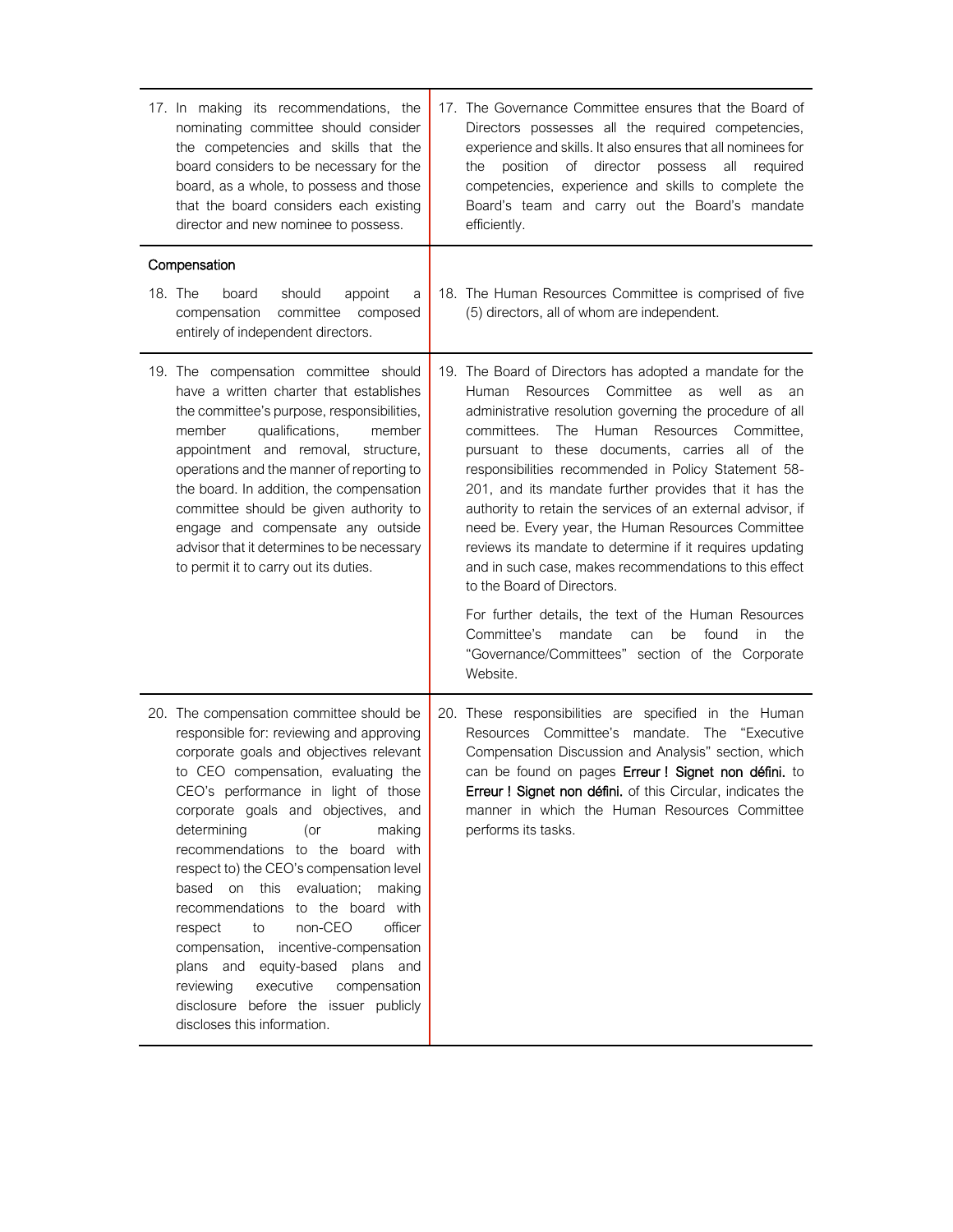| Operations of the Board of Directors                                                                                                                       |                                                                                                                                                                                                                                                                                                                                                                                                                                                                                                                                                                                                                                                      |
|------------------------------------------------------------------------------------------------------------------------------------------------------------|------------------------------------------------------------------------------------------------------------------------------------------------------------------------------------------------------------------------------------------------------------------------------------------------------------------------------------------------------------------------------------------------------------------------------------------------------------------------------------------------------------------------------------------------------------------------------------------------------------------------------------------------------|
| 21. Identify the standing committees of the<br>board other than the audit, nominating<br>and compensation committees, and<br>describe their function.      | 21. The standing committees of the Board of Directors are:<br>the Human Resources Committee, the Audit Committee<br>and the Governance Committee. The texts of these<br>committees'<br>mandates<br>be<br>found<br>the<br>can<br>in.<br>"Governance/Committees" section of the Corporate<br>Website.                                                                                                                                                                                                                                                                                                                                                  |
| 22. The board, its committees and each<br>individual director should be regularly<br>assessed regarding his, her or its<br>effectiveness and contribution. | 22. The Board of Directors has designed a comprehensive<br>effectiveness assessment for itself, the committees and<br>the directors under the supervision of the Governance<br>Committee. This assessment occurs on an annual basis<br>using questionnaires that are reviewed every year by the<br>Governance Committee. These questionnaires cover a<br>variety of subjects, including but not limited to corporate<br>governance, and include both quantitative and qualitative<br>questions.                                                                                                                                                      |
|                                                                                                                                                            | The regular assessment consists of a<br>six-part<br>questionnaire completed by each director. The first part<br>consists of an evaluation of the corporate governance<br>practices of the Board of Directors as a whole and of the<br>effectiveness and performance of the Board and the<br>Board committees. The second, third and fourth parts are<br>more open-ended and seek additional comments that<br>may not have been addressed in the first part. The fifth<br>part consists of an assessment by each director of the<br>other directors' performance. Finally, the sixth part is a<br>self-assessment of the performance of the director. |
|                                                                                                                                                            | Every three (3) years, a detailed questionnaire replaces<br>the regular questionnaire and only includes qualitative<br>questions.                                                                                                                                                                                                                                                                                                                                                                                                                                                                                                                    |
|                                                                                                                                                            | During the assessment process, the Governance<br>Committee also ensures that the mandate of each<br>committee of the Board of Directors is carried out and<br>assesses the manner in which the Chair of the Board of<br>Directors and the Chairs of each committee fulfill their<br>duties.                                                                                                                                                                                                                                                                                                                                                          |
|                                                                                                                                                            | The Chair of the Board meets with each director<br>individually on an annual basis to discuss the performance<br>and contributions of the director to the Board and its<br>committees. These individual discussions are also an<br>opportunity to address the Board's effectiveness and<br>possible improvements. These meetings also allow the<br>Chair of the Board to obtain feedback from directors on<br>his performance as Chair of the Board and on the<br>performance of the other directors. The Chair reports on<br>the progress of these discussions to the Governance<br>Committee.                                                      |
|                                                                                                                                                            | Performance evaluation results are reviewed by the<br>Governance Committee. The Chair of the Governance                                                                                                                                                                                                                                                                                                                                                                                                                                                                                                                                              |

٦